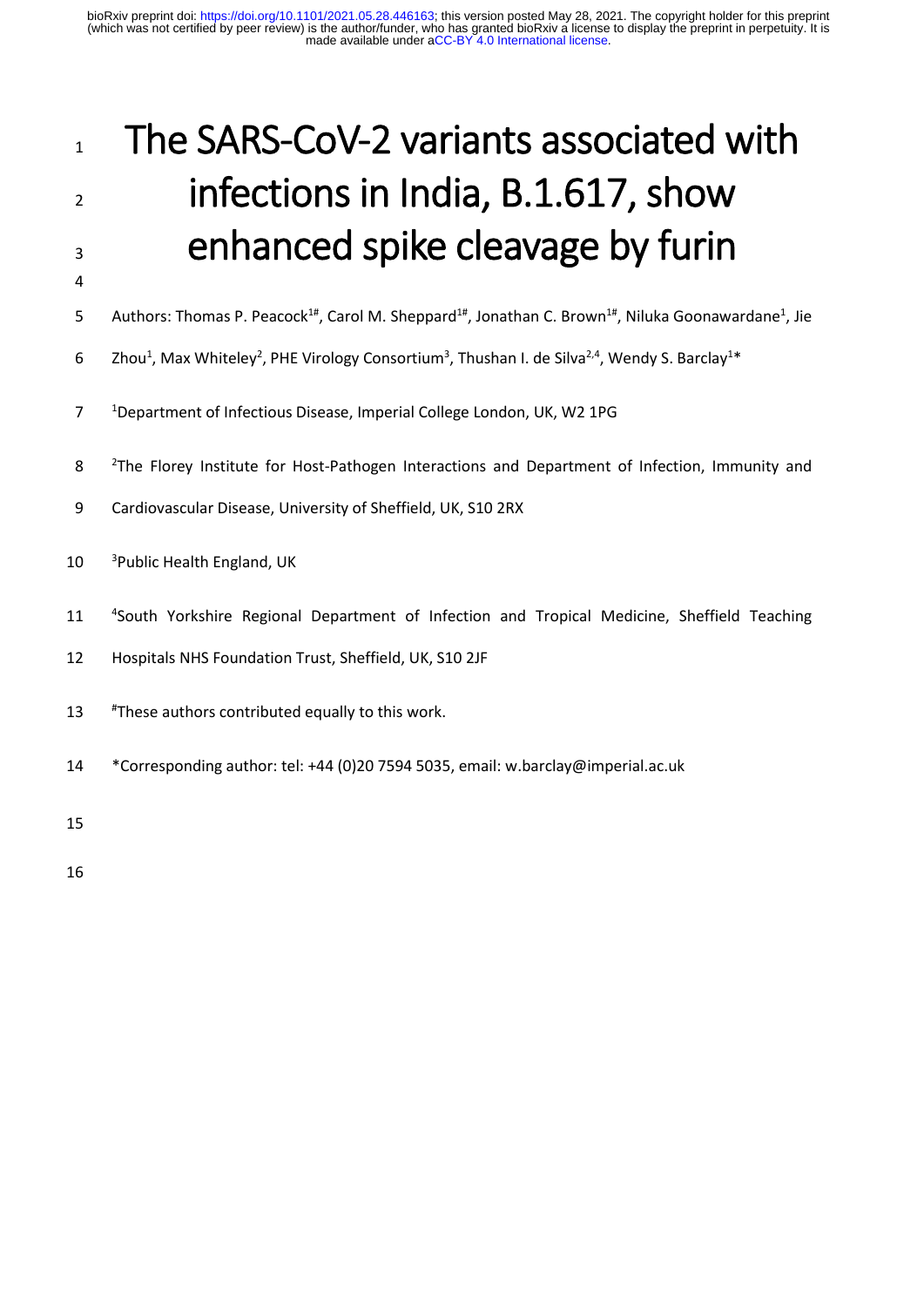## Abstract

 The spike (S) glycoprotein of the SARS-CoV-2 virus that emerged in 2019 contained a suboptimal furin cleavage site at the S1/S2 junction with the sequence 681P**RR**A**R**/S686. This cleavage site is required for efficient airway replication, transmission, and pathogenicity of the virus. The B.1.617 lineage has recently emerged in India, coinciding with substantial disease burden across the country. Early evidence suggests that B.1.617.2 (a sublineage of B.1.617) is more highly transmissible than contemporary lineages. B.1.617 and its sublineages contain a constellation of S mutations including the substitution P681R predicted to further optimise this furin cleavage site. We provide experimental evidence that virus of the B.1.617 lineage has enhanced S cleavage, that enhanced processing of an expressed B.1.617 S protein in cells is due to P681R, and that this mutation enables more efficient cleavage of a peptide mimetic of the B.1.617 S1/S2 cleavage site by recombinant furin. Together, these data demonstrate viruses in this emerging lineage have enhanced S cleavage by furin which we hypothesise could be enhancing transmissibility and pathogenicity.

Introduction

 Unlike its closest known relatives, the SARS-CoV-2 spike (S) protein contains a furin cleavage site at the S1/S2 junction that enhances SARS-CoV-2 replication in airway cells and contributes to virus pathogenicity and transmissibility (1-6). Pre-cleavage of the S protein in producer cells allows SARS- CoV-2 to enter target cells at the cell surface avoiding endosomal restriction factors (4, 7). However, the cleavage site of the early SARS-CoV-2 isolates that emerged in late 2019 are suboptimal, leaving the potential for evolution of variants with increased transmission as a result of an optimised cleavage site (4).

 Towards the end of 2020 the SARS-CoV-2 pandemic entered a new phase with repeated emergence of 'variants of concern' lineages with altered viral properties such as transmissibility, pathogenicity, and antigenicity (8). The most widespread and best characterised of these variants is the B.1.1.7 lineage, first found in the UK, which has increased transmissibility and pathogenicity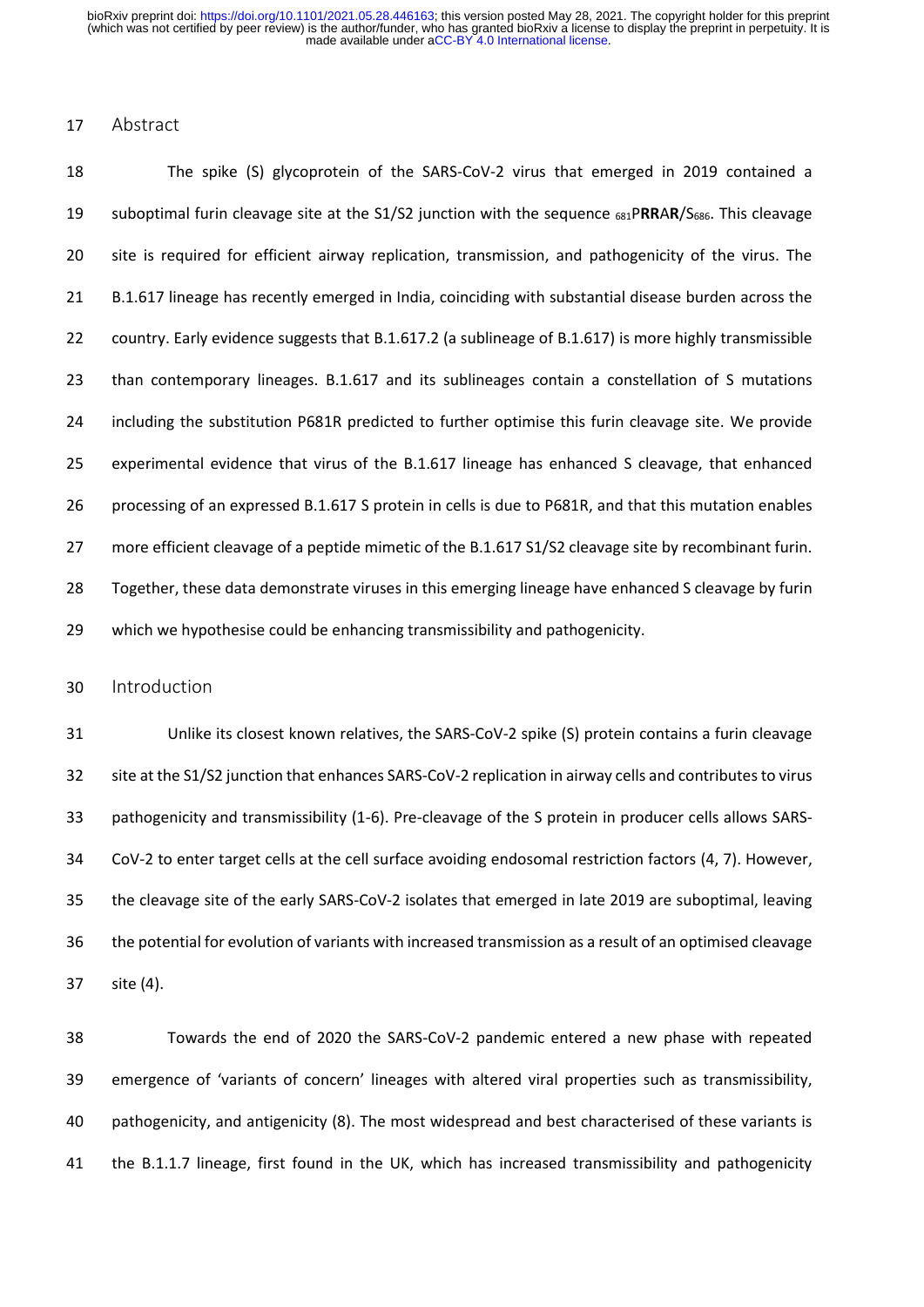compared to other circulating strains (9-11). We and others have previously described that the S1/S2 cleavage site of B.1.1.7 S contains a P681H mutation that enhances post-translational S1/S2 cleavage during virus budding (12, 13). Other widely circulating variants that arose around the same time include the B.1.351 and P.1 lineages, first found in South Africa and Brazil, respectively, that show antigenic escape but do not contain alterations at the furin cleavage site (14). As of May 2021, an increasing number of variant lineages have been described, one of which is the B.1.617 lineage. The emergence of this lineage in India coincided with a period of record disease burden across the country, leading to partial collapse of its health infrastructure (15). Early evidence from the UK suggests one B.1.617 sublineage (B.1.617.2) likely has enhanced transmissibility, comparable to, or greater than B.1.1.7 (16). B.1.617 and its sublineages contain several S mutations, some shared with other variants and associated with antigenic escape (see Table 1). One S substitution shared by all B.1.617 sublineages is P681R which we hypothesise further optimises the furin cleavage site (681P**RR**A**R**/S686 to <sup>681</sup>*R***RR**A**R**/S686, Figure 1a). In this report we characterise the impact of P681R on the S1/S2 cleavage site.

Results and discussion

 To investigate whether the S protein of B.1.617 undergoes a higher degree of post- translational cleavage at S1/S2 than previously circulating strains, we isolated several B.1.617 lineage viruses (1 x B.1.617.1 and 2 x B.1.617.2) and compared their S1/S2 cleavage to that of a previously circulating strain of lineage B.1.238, which contains only D614G. The B.1.617 lineage S proteins were all more highly cleaved (≥50% cleaved), with a higher proportion of cleaved S2 and a lower proportion of full-length S detectable than the control virus (~33% cleaved) (Figure 1b, c).

 To characterise which amino change in the B.1.617 S is responsible for its enhanced cleavage, we generated pseudovirus containing the SARS-CoV-2 full B.1.617.1 S and compared it to pseudovirus with D614G spike (WT). As we had previously observed, SARS-CoV-2 spike expressed on pseudovirus contains a larger proportion of cleaved spike (4). While WT S displayed both full length (~20%) and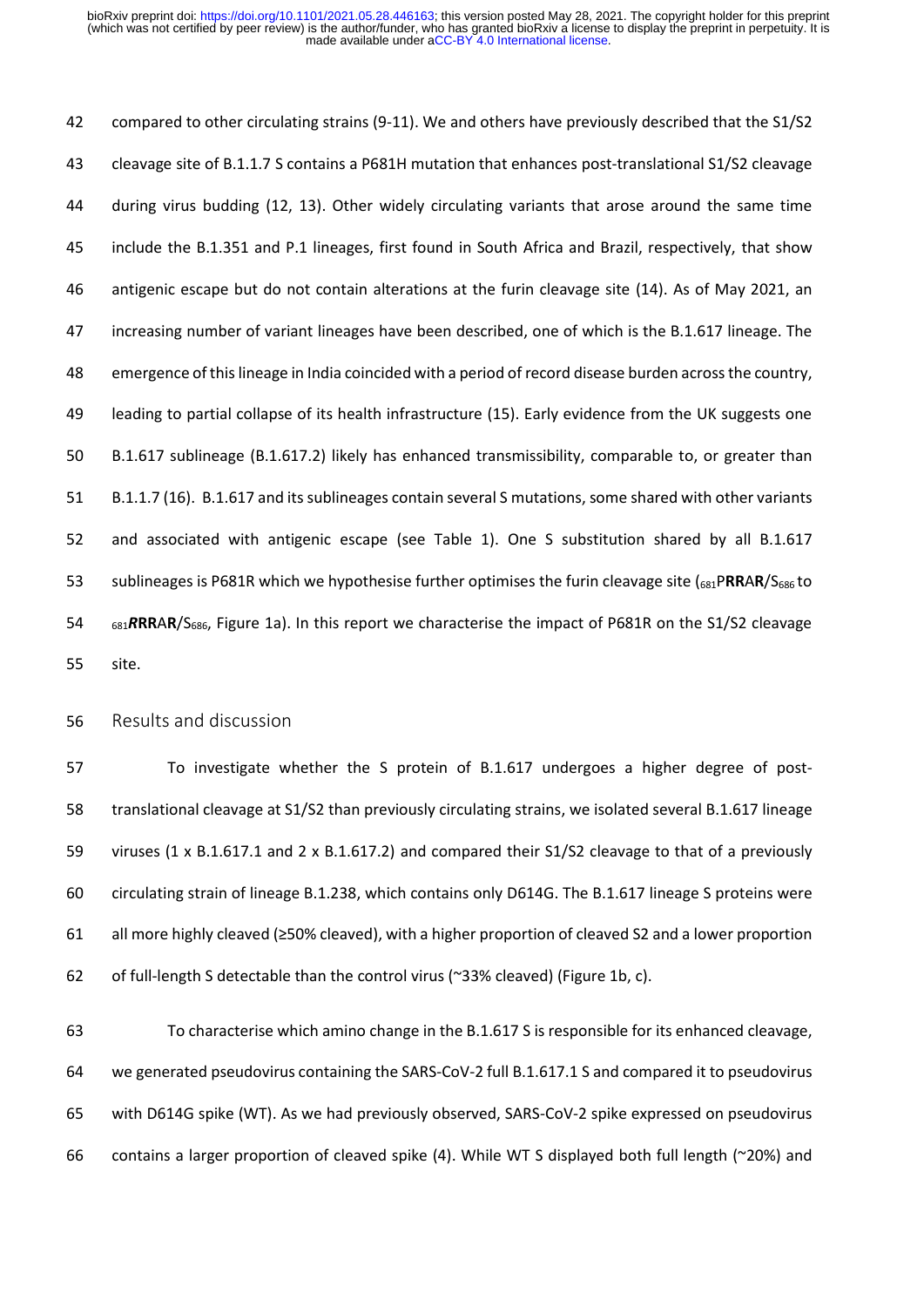cleaved (~80%) S, B.1.617.1 S showed significantly enhanced cleavage (~95%), with an almost complete lack of full-length protein (Figure 1d,e). P681R alone (on a D614G backbone) was sufficient to convey this phenotype (~96% cleaved), with cleavage enhanced to a similar level as for a previously described S protein carrying the fully optimised furin cleavage site from an H5N1 avian influenza virus haemagglutinin (~97% cleaved) (4). This suggests P681R alone is responsible for the enhanced S cleavage seen in the B.1.617 lineages viruses.

 We then performed assays to determine whether the optimised cleavage site found in the B.1.617 S enables better cleavage directly by furin. We measured the ability of recombinant furin to cleave fluorescently labelled peptides corresponding to the S1/S2 cleavage site of SARS-CoV-2 testing peptides containing 681P (WT), 681R, or a monobasic mutant (monoCS) whereby two of the arginines are substituted to non-basic residues (see Figure 1a) (4). As expected, monoCS was poorly cleaved by recombinant furin compared to the WT peptide which was efficiently cleaved by furin as previously described (Figure 1f)(2). P681R significantly enhanced the ability of furin to cleave the peptide confirming that the arginine substitution is responsible for the enhanced cleavage of the B.1.617 S protein.

 To conclude, we speculate that enhanced S1/S2 cleavage seen in B.1.617 and B.1.1.7 (which contains P681H (12)) may be contributing to the enhanced transmissibility of these SARS-CoV-2 84 variants. As well as B.1.1.7 and B.1.617, several other emerging lineages contain mutations in the furin cleavage site (8). We would advise that these lineages be kept under close monitoring for any early evidence of more rapid transmission or higher pathogenesis.

Materials and methods

**Cells and viruses**

 Vero E6-ACE2-TMPRSS2 (Glasgow University)(17), were maintained in DMEM, 10% FCS, 1x non-essential amino acids, 200 µg/ml hygromycin B (Gibco) and 2mg/ml G418 (Gibco). Cells were kept 91 at 5% CO<sub>2</sub>, 37°C.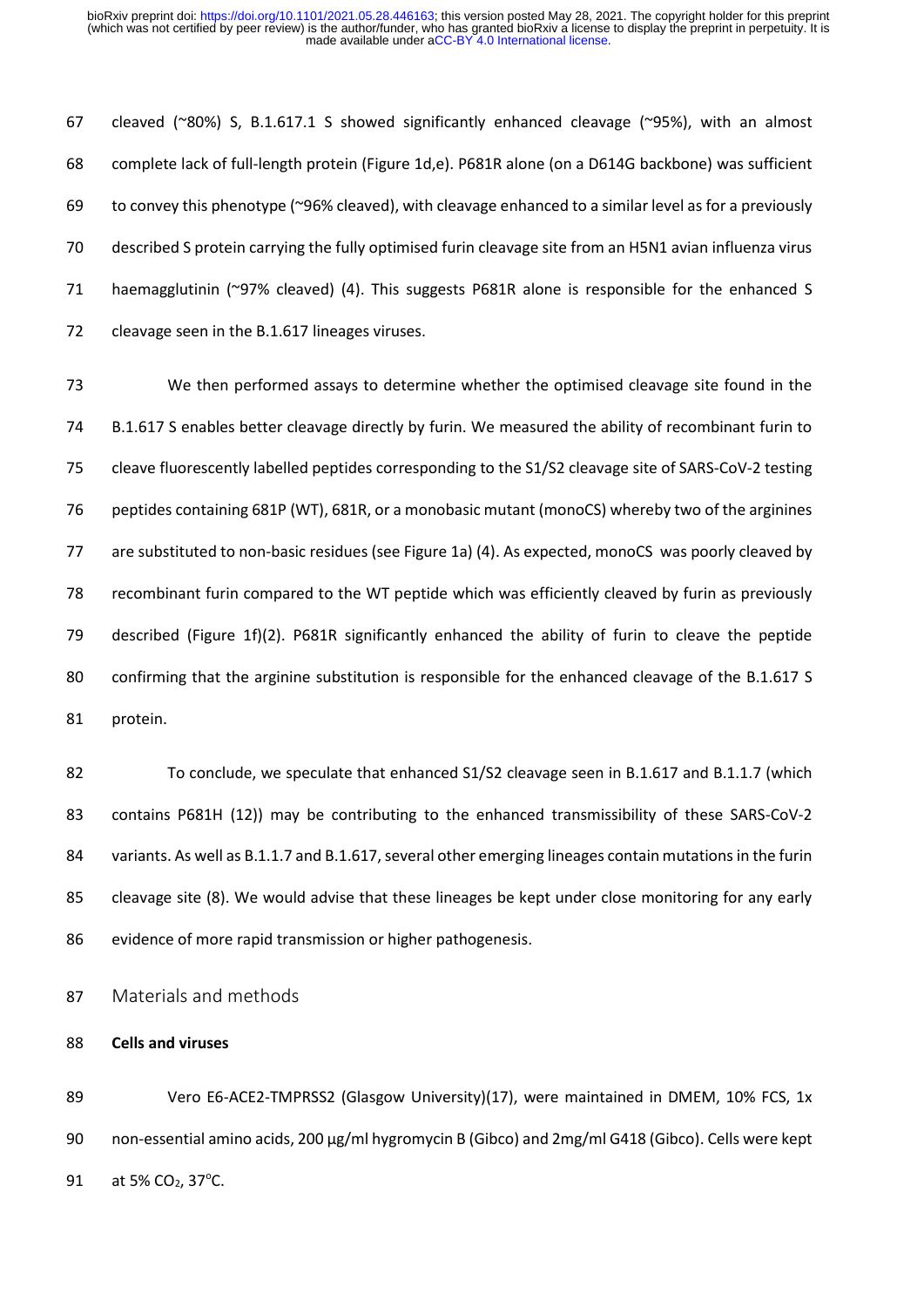Upper respiratory tract swabs used to isolate viruses were collected for routine clinical diagnostic use and sequenced using the ARTIC network protocol (https://artic.network/ncov-2019) to confirm the presence of B.1.617 lineage virus, under approval by the Public Health England Research Ethics and Governance Group for the COVID-19 Genomics UK consortium (R&D NR0195). Virus was 96 isolated by inoculating 100  $\mu$ L of neat swab material onto Vero cells, incubating at 37°C for 1 h before replacing with growth media supplemented with 1x penicillin/streptomycin and 1x amphotericin B. Cells were incubated for 5-7 days until cytopathic effect was observed. Isolates were passaged a further two times in Vero E6-ACE2-TMPRSS2 cells(17), the supernatant clarified by centrifugation and concentration for western blot analysis viruses by centrifuging in an Amicon® Ultra-15 Centrifugal Filter Unit followed by an Amicon® Ultra-0.5 Centrifugal Filter Unit with 50 kDa exclusion size.

### **Plasmids and Pseudovirus**

 The B.1.617.1 plasmid was generated from a previously described codon-optimised SARS- CoV-2 spike plasmid (Wuhan-hu-1)(18), using the QuikChange Lightning Multi Site-Directed Mutagenesis kit (Agilent). Pseudovirus was generated and concentrated as previously described (4). All spike expression plasmids used in this study contain D614G and K1255\*STOP (that results in deletion of the C-terminal cytoplasmic tail of spike containing the endoplasmic retention signal, aka the Δ19 spike truncation).

#### **Western Blotting**

 Virus or pseudovirus concentrates were lysed in 4x Laemmli buffer (Bio-rad) with 10% β- mercaptoethanol and run on SDS-PAGE gels. After semi-dry transfer onto nitrocellulose membrane, samples were probed with mouse anti-p24 (abcam; ab9071), rabbit anti-SARS spike protein (NOVUS; NB100-56578), or rabbit anti-SARS-CoV-2 nucleocapsid (SinoBiological; 40143-R019). Near infra-red (NIR) secondary antibodies, IRDye® 680RD Goat anti-mouse (abcam; ab216776) and IRDye® 800CW Goat anti-rabbit (abcam; ab216773) were subsequently used to probe membranes. Western blots were visualised using an Odyssey Imaging System (LI-COR Biosciences).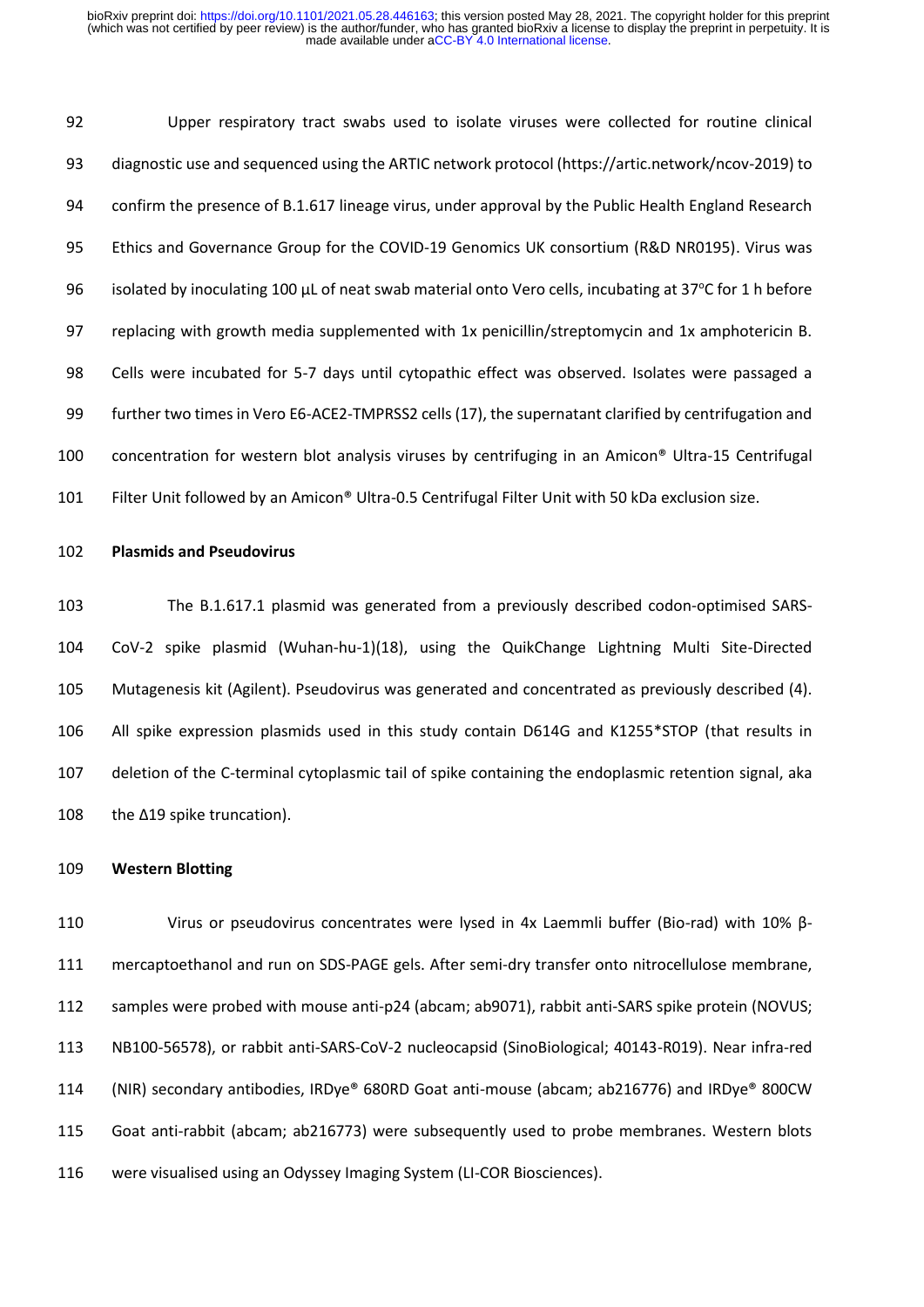## **Peptide cleavage assays**

 The peptide cleavage assay was adapted from the protocol by Jaimes et al (2, 19). Briefly fluoregenic peptides were synthesised (Cambridge research biochemicals) with the sequences TNSPRRARSVA (WT), TNSRRRARSVA (P681R) and TNSPSLARSVA (monoCS) and, N-terminally conjugated with the fluorophore 5-Carboxyfluorescein (FAM) and the C-terminal quencher 2,4- Dinitrophenyl.

 Each peptide was tested for its ability to be cleaved by recombinant furin (10 U/mL; NEB; 124 P8077) in a buffer of 100 mM HEPES, 0.5% Triton X-100, 1mM CaCl<sub>2</sub>, 1 mM β-mercaptoethanol, pH  $-7.5$ . Assays were performed in triplicate at  $30^{\circ}$ C and fluorescence intensity was measured at wavelengths of 485 and 540 nm every 1 minute for 1 hour using a FLUOstar Omega plate reader (BMG Labtech). Vmax was then calculated.

# Acknowledgements and funding

 The authors would like to thank Dr Matthew Turnbull and Dr Suzannah Rihn of the MRC- University of Glasgow Centre for Virus Research (CVR) for sharing their Vero E6-ACE2-TMPRSS2 cells. Thanks to members of the PHE Virology Consortium; Angie Lackenby, Shahjahan Miah, Steve Platt, Joanna Ellis, Maria Zambon and Christina Atchison, as well as PHE field staff for collection of infectious swabs and sequence information used in this work.

 Sequencing of SARS-CoV-2 clinical samples was undertaken by the Sheffield COVID-19 Genomics Group as part of the COG-UK CONSORTIUM and supported by funding from the Medical Research Council (MRC) part of UK Research & Innovation (UKRI), the National Institute of Health Research (NIHR) and Genome Research Limited, operating as the Wellcome Sanger Institute.

This work was supported by the G2P-UK National Virology Consortium funded by UKRI.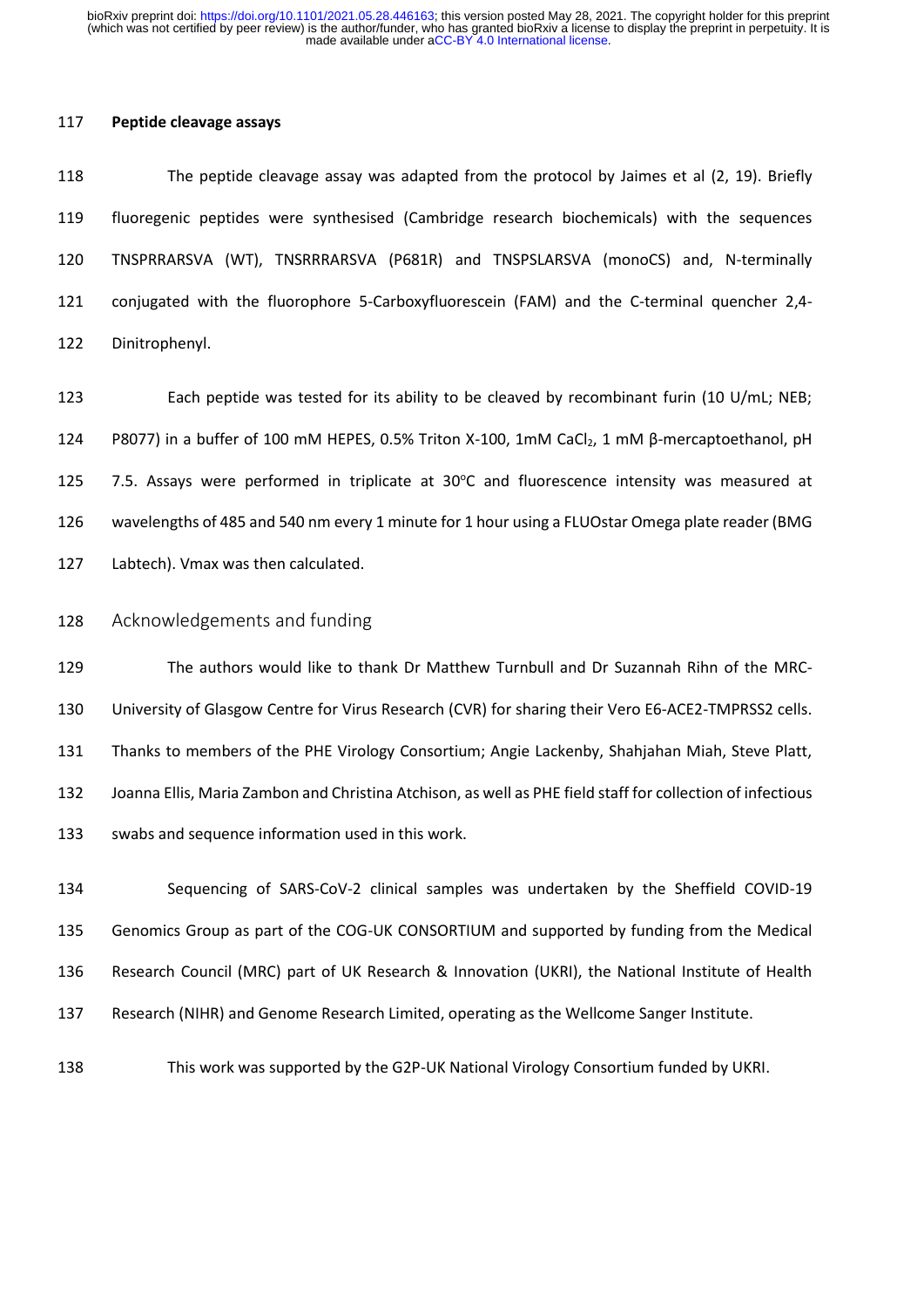# References

 1. Shang J, Wan Y, Luo C, Ye G, Geng Q, Auerbach A, et al. Cell entry mechanisms of SARS-CoV- 2. Proceedings of the National Academy of Sciences. 2020;117(21):11727-34. 2. Jaimes JA, Millet JK, Whittaker GR. Proteolytic Cleavage of the SARS-CoV-2 Spike Protein and

the Role of the Novel S1/S2 Site. iScience. 2020;23(6):101212.

 3. Hoffmann M, Kleine-Weber H, Pöhlmann S. A Multibasic Cleavage Site in the Spike Protein of SARS-CoV-2 Is Essential for Infection of Human Lung Cells. Mol Cell. 2020;78(4):779-84.e5.

 4. Peacock TP, Goldhill DH, Zhou J, Baillon L, Frise R, Swann OC, et al. The furin cleavage site in the SARS-CoV-2 spike protein is required for transmission in ferrets. Nat Microbiol. 2021.

 5. Johnson BA, Xie X, Kalveram B, Lokugamage KG, Muruato A, Zou J, et al. Furin Cleavage Site Is Key to SARS-CoV-2 Pathogenesis. bioRxiv. 2020:2020.08.26.268854.

 6. Zhu Y, Feng F, Hu G, Wang Y, Yu Y, Zhu Y, et al. A genome-wide CRISPR screen identifies host factors that regulate SARS-CoV-2 entry. Nat Commun. 2021;12(1):961.

 7. Winstone H, Lista MJ, Reid AC, Bouton C, Pickering S, Galao RP, et al. The polybasic cleavage site in the SARS-CoV-2 spike modulates viral sensitivity to Type I interferon and IFITM2. J Virol. 2021. 8. Peacock TP, Penrice-Randal R, Hiscox JA, Barclay WS. SARS-CoV-2 one year on: evidence for

ongoing viral adaptation. J Gen Virol. 2021;102(4).

 9. Davies NG, Jarvis CI, Edmunds WJ, Jewell NP, Diaz-Ordaz K, Keogh RH. Increased hazard of death in community-tested cases of SARS-CoV-2 Variant of Concern 202012/01. medRxiv. 2021:2021.02.01.21250959.

 10. Davies NG, Abbott S, Barnard RC, Jarvis CI, Kucharski AJ, Munday JD, et al. Estimated transmissibility and impact of SARS-CoV-2 lineage B.1.1.7 in England. Science. 2021:eabg3055.

 11. Rambaut A, Loman N, Pybus O, Barclay W, Barrett J, Carabelli A, et al. Preliminary genomic characterisation of an emergent SARS-CoV-2 lineage in the UK defined by a novel set of spike mutations. virological.org; 2020.

 12. Brown JC, Goldhill DH, Zhou J, Peacock TP, Frise R, Goonawardane N, et al. Increased transmission of SARS-CoV-2 lineage B.1.1.7 (VOC 2020212/01) is not accounted for by a replicative advantage in primary airway cells or antibody escape. bioRxiv. 2021:2021.02.24.432576.

 13. Lubinski B, Tang T, Daniel S, Jaimes JA, Whittaker GR. Functional evaluation of proteolytic activation for the SARS-CoV-2 variant B.1.1.7: role of the P681H mutation. bioRxiv. 2021:2021.04.06.438731.

 14. Garcia-Beltran WF, Lam EC, Denis KS, Nitido AD, Garcia ZH, Hauser BM, et al. Circulating SARS-CoV-2 variants escape neutralization by vaccine-induced humoral immunity. medRxiv. 2021:2021.02.14.21251704.

15. The Lancet. India's COVID-19 emergency. The Lancet. 2021;397(10286):1683.

16. Public Health England. Technical briefing 11. Public Health England; 2021 13 May 2021.

17. Rihn SJ, Merits A, Bakshi S, Turnbull ML, Wickenhagen A, Alexander AJT, et al. A plasmid

 DNA-launched SARS-CoV-2 reverse genetics system and coronavirus toolkit for COVID-19 research. PLoS Biol. 2021;19(2):e3001091.

 18. McKay PF, Hu K, Blakney AK, Samnuan K, Brown JC, Penn R, et al. Self-amplifying RNA SARS- CoV-2 lipid nanoparticle vaccine candidate induces high neutralizing antibody titers in mice. Nat Commun. 2020;11(1):3523.

19. Jaimes JA, Millet JK, Goldstein ME, Whittaker GR, Straus MR. A Fluorogenic Peptide Cleavage

 Assay to Screen for Proteolytic Activity: Applications for coronavirus spike protein activation. J Vis Exp. 2019(143).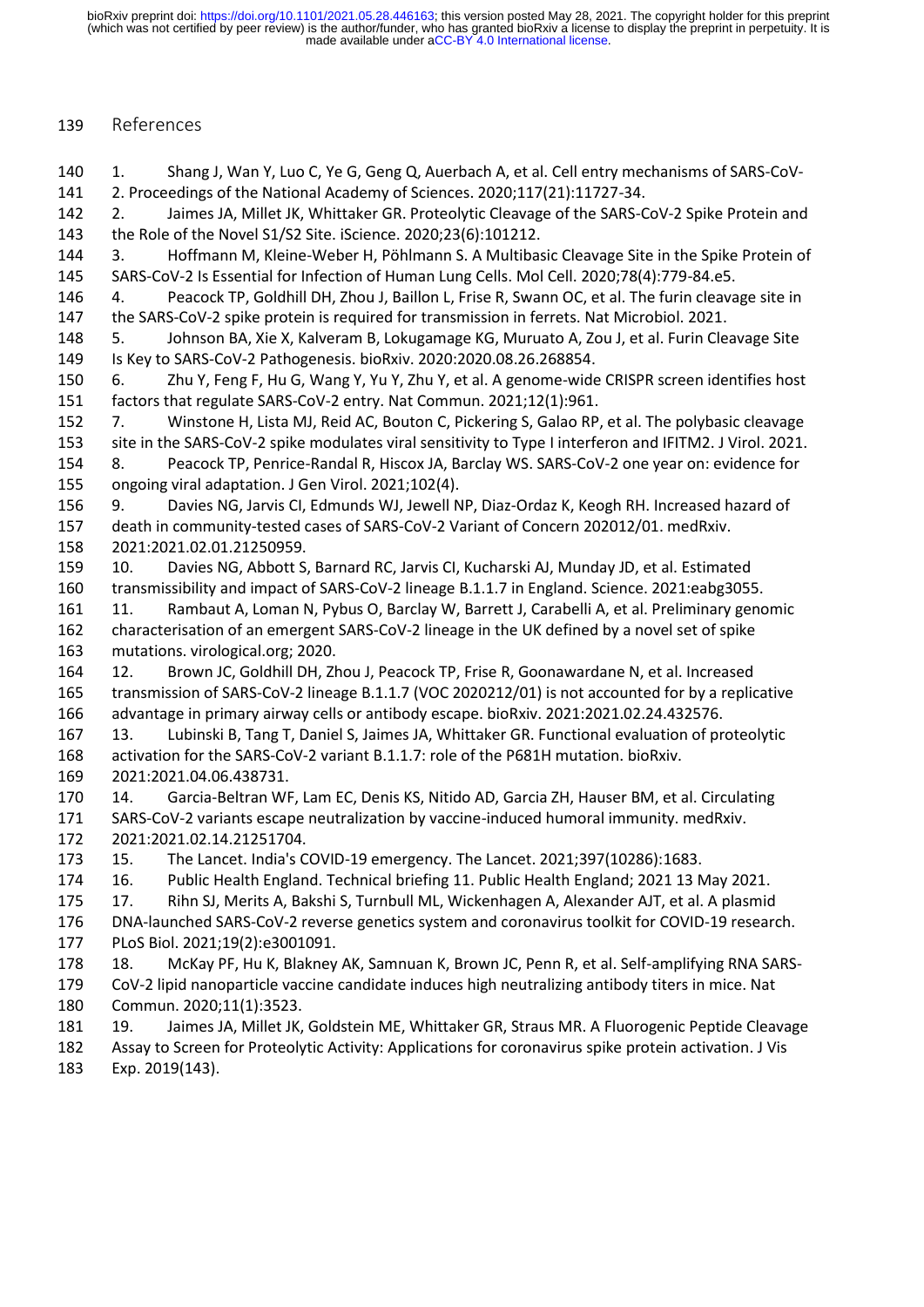### 

# Tables

## **Table 1. Spike Mutational profiles of B.1.617 sublineages and B.1.1.7**

| Lineage   | Spike mutations                                                   |
|-----------|-------------------------------------------------------------------|
| B.1.617.1 | T951*, G142D, E154K, L452R, E484Q, D614G,<br>P681R, Q1071H        |
| B.1.617.2 | T19R, G142D, Δ156-157/R158G, L452R,<br>T478K, D614G, P681R, D950N |
| B.1.617.3 | T19R, Δ156-157/R158G, L452R, E484Q,<br>D614G, P681R, D950N        |
| B.1.1.7   | Δ69-70, Δ144, N501Y, A570D, D614G,<br>P681H, T716I, S982A, D1118H |

- \*Mutation found in most, but not all isolates of this sublineage
- Figure legends

## **Figure 1 – P681R results in enhanced furin cleavage of the SARS-CoV-2 B.1.617 spike protein.**

- (a) Primary sequences of SARS-CoV-2 S1/S2 cleavage sites used throughout this study. Basic
- residues shown in bold and red, changes from 'WT' shown in italics. Numbers indicate spike

residues in primary sequence (equivalent to Wuhan-Hu-1 reference sequence).

- (b) Western blot analysis of spike cleavage of concentrated B.1.238 (D614G) and B.1.617 (P681R containing) SARS-CoV-2 isolates. Levels of nucleocapsid (N) protein shown as loading control.
- (c) Densitometry analysis of the western blot from part (b). Densitometry measured using ImageJ. Points indicate two technical repeats from the same concentrated virus stocks.
- (d) Western blot analysis of concentrated pseudovirus containing different SARS-CoV-2 spike
- mutants. Levels of lentiviral p24 antigen shown as loading control. Representative blot shown of N=3 independent repeats.
- (e) Densitometry analysis of pseudovirus spike cleavage (from part d). Each dot indicates one completely independently produced and concentrated pseudovirus preparation (N=3). Data plotted as mean with individual repeats shown. The band corresponding to uncleaved Spike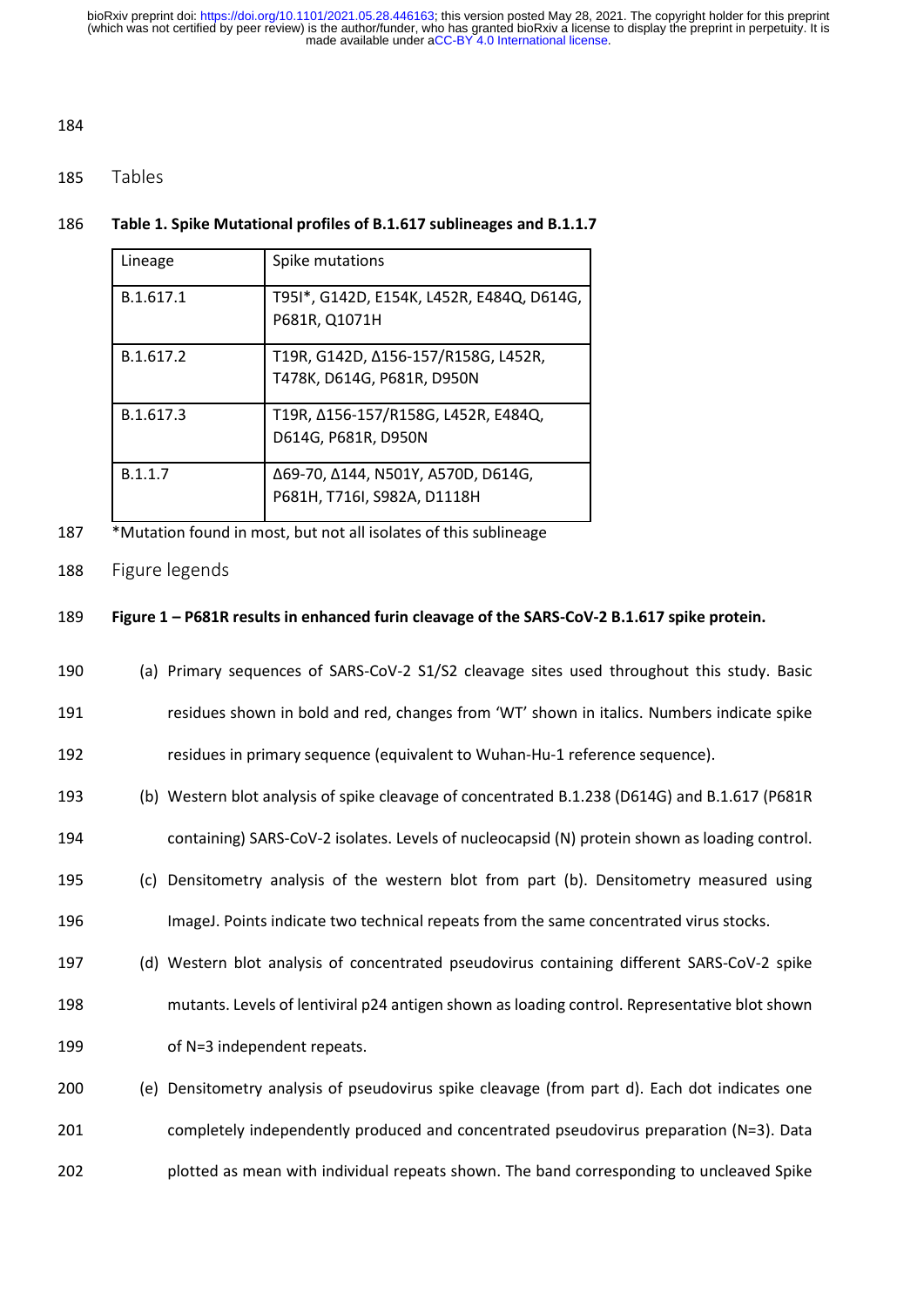- was determined by comparing the size to ΔCS which is unable to be cleaved by furin as previously described (4). Statistics performed with one-way ANOVA with multiple comparisons against the WT. \*\*\*\**P* ≤ 0.0001.
- (f) Cleavage of SARS-CoV-2 spike S1/S2 fluorogenic peptide mimetics by recombinant furin.
- Plotted as maximum enzymatic activity (Vmax). All assays performed in technical triplicate
- (N=3) with a representative repeat from three completely independent repeats (N=3) shown.
- Graph plotted as mean + Standard deviation. One-way ANOVA with multiple comparisons
- against the WT plotted on the graph. \*\*0.01 ≥ *P* > 0.001; \*\*\*\**P* ≤ 0.0001.